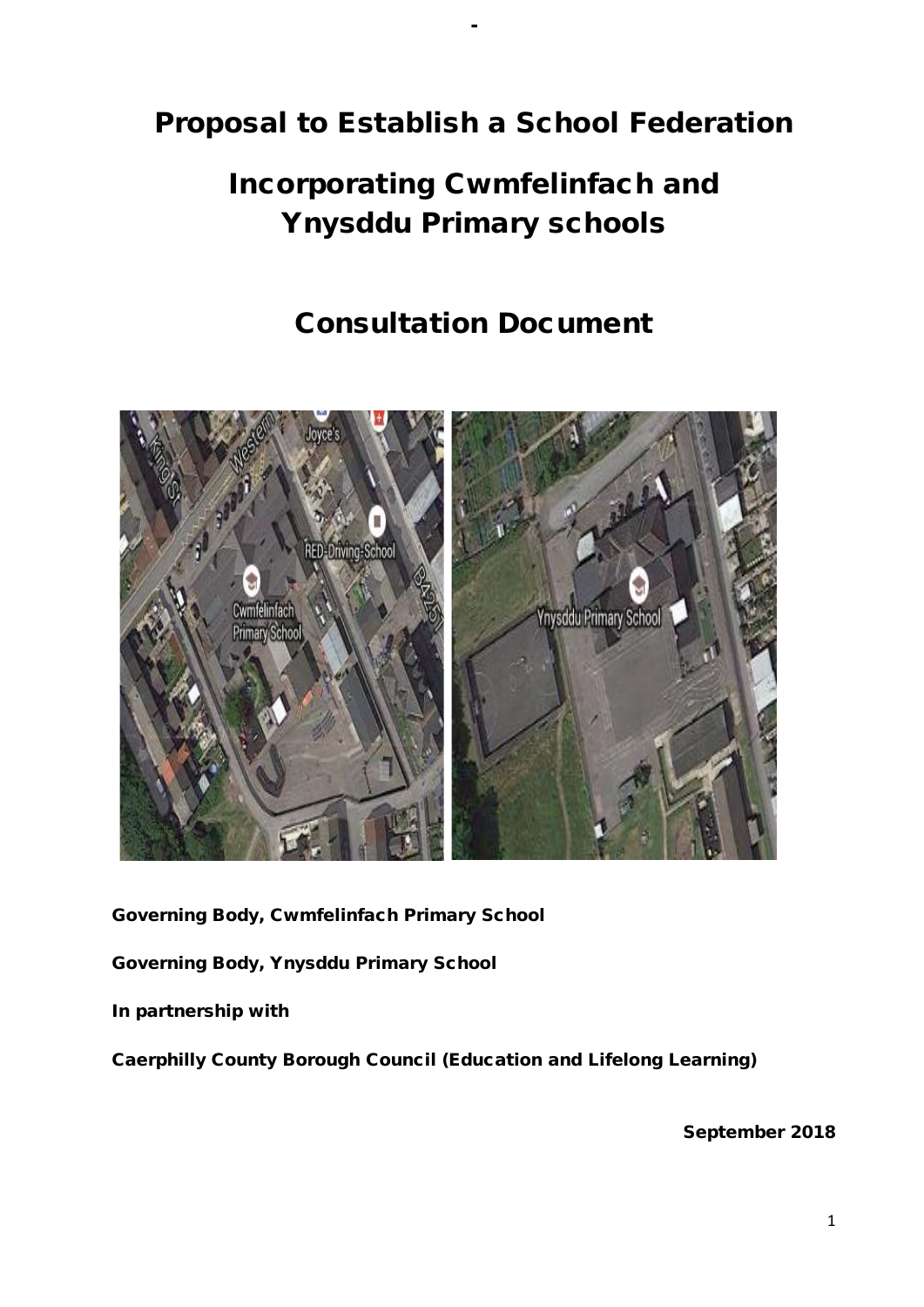# **FOREWORD**

The federation of schools is a legal process which enables schools (between two and six) to work together through a formal structured process by sharing a governing body that will make decisions in the best interest of all the schools, staff and pupils in that federation.

The governing bodies of Cwmfelinfach and Ynysddu have met individually and jointly with the local authority to promote a formal federation involving the 2 schools.

Whilst both schools will continue to have their own individual identity with regards to name, culture, ethos and continue to manage their own budgets, this process involves establishing a single governing body to govern the two schools.

Both schools' governing bodies have worked collaboratively over the last couple of years and this is continuing to impact positively upon both schools.

The local Authority is responsible for promoting high educational standards and for delivering efficient primary and secondary education. Having effective leaders in its schools is considered central to this and is a challenge facing councils across Wales.

As such this consultation document sets out the case for a change to the leadership and governance arrangements at Cwmfelinfach and Ynysddu Primary schools. The consultation document has been prepared jointly by the governing bodies and the local authority.

The main purpose of this document is to provide information and to gather the views of identified stakeholders. Appendices to this document refer to general conditions for the Federation of Schools and as such should be read in the appropriate context to the federation of Cwmfelinfach and Ynysddu schools.

This consultation document seeks to provide information to allow you to make an informed decision as regards the proposal. Page 19 includes a response pro-forma which can be returned to either Cwmfelinfach or Ynysddu Primary Schools or the local authority.

Both governing bodies are proposing this formal federation development. We look forward to receiving your views on the proposal.

Carl Woods **Matthew Smith** Chair of Governors Chair of Governors Cwmfelinfach Primary School Ynysddu Primary School

Keri Cole Chief Education Officer Caerphilly County Borough Council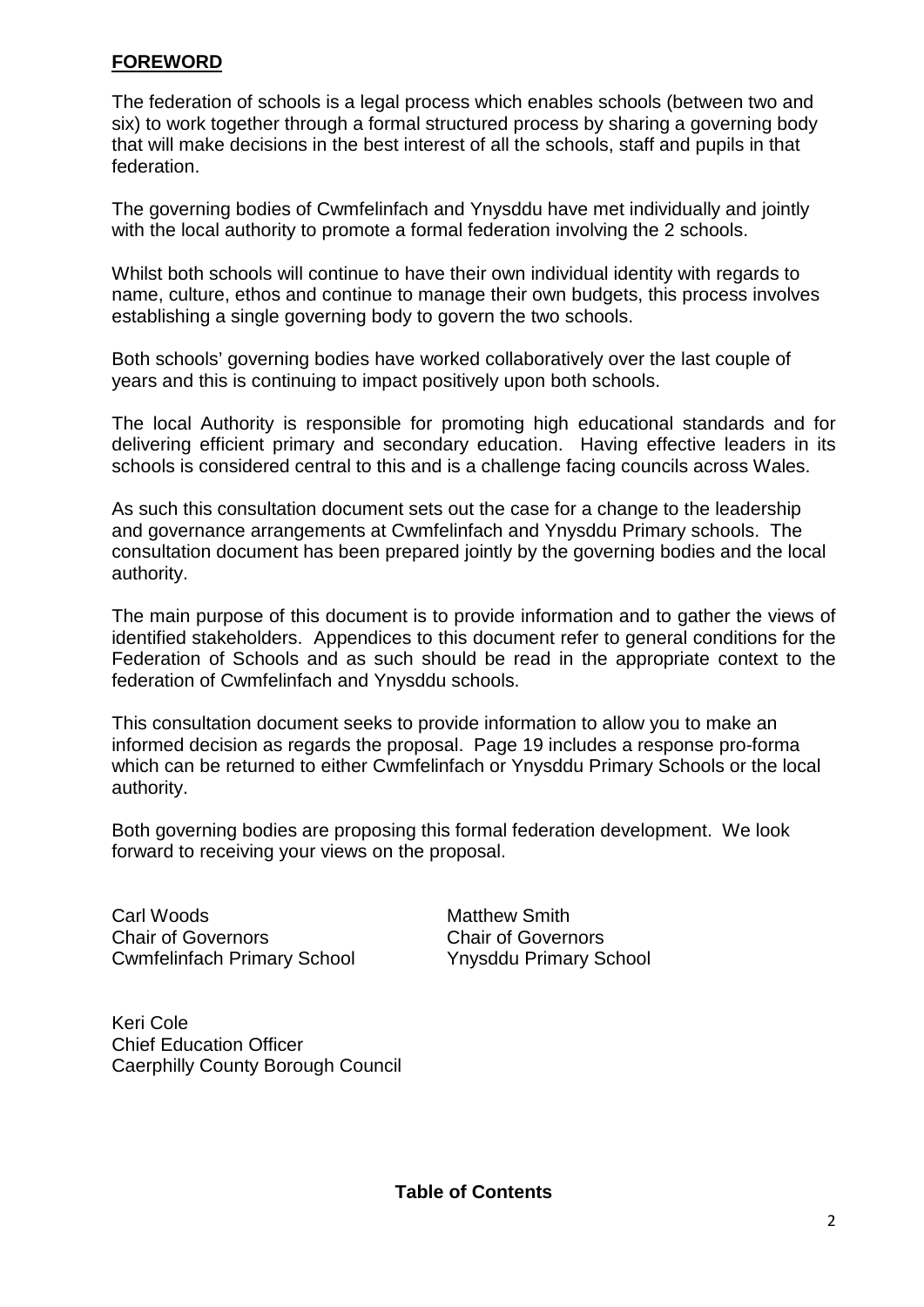| <b>Section</b> | <b>Description</b>                                                                                                              | Page(s) |  |  |  |
|----------------|---------------------------------------------------------------------------------------------------------------------------------|---------|--|--|--|
| 1              | <b>The Proposal</b>                                                                                                             | 4       |  |  |  |
| 2 <sup>1</sup> | <b>Background</b>                                                                                                               |         |  |  |  |
| $\overline{3}$ | <b>Key Facts</b>                                                                                                                |         |  |  |  |
| $5\phantom{1}$ | <b>Admission Arrangements &amp; Composition of the</b><br><b>Governing Body</b><br><b>Benefits and Challenges of Federation</b> | 8       |  |  |  |
| 6              | Key Facts Benefits and Challenges of Federation                                                                                 |         |  |  |  |
| $\overline{7}$ | <b>Appendix 2: Consultation Process &amp; Timeline</b><br>$12 - 13$                                                             |         |  |  |  |
| 8              | $14 - 18$<br><b>Appendix 3: Frequently Asked Questions</b>                                                                      |         |  |  |  |
| 9              | 19<br><b>Response Form</b>                                                                                                      |         |  |  |  |

# **The Proposal**

The governing bodies of Cwmfelinfach and Ynysddu Primary schools, together with Caerphilly County Borough Council (CCBC) (the Local Authority- LA) proposes to use the powers granted to it by the Federation of Maintained Schools (Wales) Regulations 2014 to establish The Federation of Cwmfelinfach and Ynysddu Primary schools.

The schools have been working successfully on a collaborative basis for over 5 years.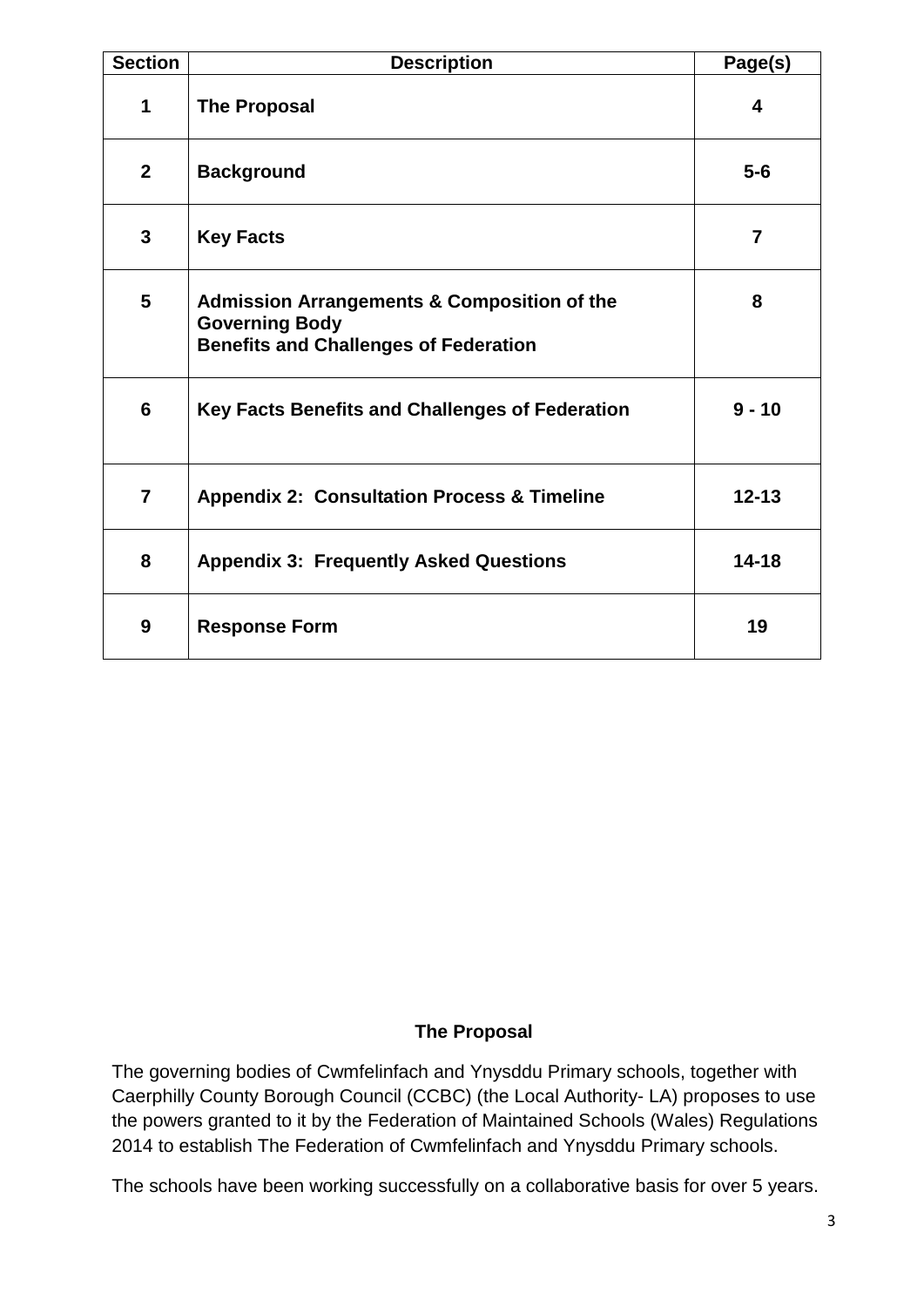The governing bodies of both Cwmfelinfach and Ynysddu Primary schools have consulted with the local authority (Caerphilly County Borough Council) and all are in support of the proposal.

The aim of the Federation is for the schools to work in partnership to:

- develop the excellent shared practice that guarantees outstanding experiences and increased opportunities for pupils and staff
- develop the common goals and reflective approaches to teaching and learning that will ensure that both communities benefit from a quality education.

This will ensure significant positive outcomes and improved standards for all.

The term 'Federation' describes a formal and legal agreement by which both schools work together in formal partnership under a single governing body. The existing governing bodies will be dissolved and replaced by a new, single governing body with strategic oversight of both schools.

The proposed name of the Federation is 'The Federation of Cwmfelinfach and Ynysddu Primary Schools'.

If the proposal is accepted, the Federation will come into being on 1 September 2019, albeit it is proposed to further develop joint working over the next 12 months.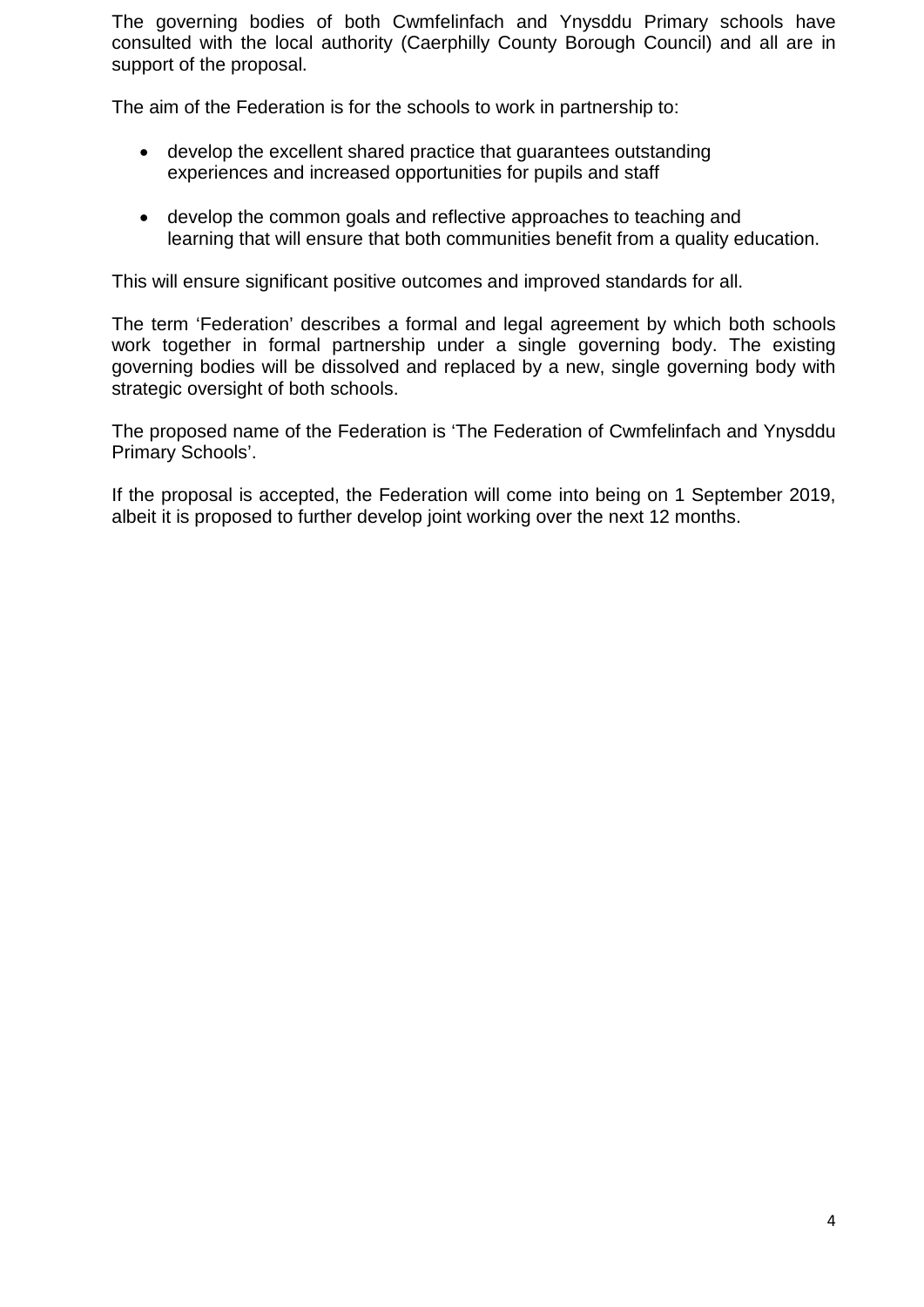# **Background**

Both schools have worked on a collaborative basis for over 5 years.

This collaborative approach remains in place and continues to impact positively on both schools.

Cwmfelinfach Primary School is an English Medium, 3-11, mixed, community school.

The school characteristics (2017) are as follows:

| Capacity (excluding Nursery)                    | 192   |
|-------------------------------------------------|-------|
| <b>Admission Number</b>                         | 27    |
| Pupils on roll (September 2017) – excluding     | 207   |
| <b>Nursery</b>                                  |       |
| Free School Meals (FSM) - 3 year average        | 19.4% |
| (2014-2017)                                     |       |
| <b>Pupil Teacher ratio</b>                      | 20.2  |
| Attendance during the year                      | 95%   |
| Pupils achieving the expected level in the core | 94.7% |
| subjects at key stage 2                         |       |
| Pupils achieving the expected outcome in the    | 92.3% |
| foundation phase areas of learning              |       |
| Support Category (2017)                         | Green |

Ynysddu Primary School is an English Medium, 3-11, mixed, community school.

The school characteristics (2017) are as follows:

| Capacity (excluding Nursery)                    | 130   |
|-------------------------------------------------|-------|
| <b>Admission Number</b>                         | 18    |
| Pupils on roll (September 2017) – excluding     | 105   |
| <b>Nursery</b>                                  |       |
| Free School Meals (FSM) - 3 year average        | 26.4% |
| (2014-2017)                                     |       |
| Pupil Teacher ratio                             | 15.2  |
| Attendance during the year                      | 94.9% |
| Pupils achieving the expected level in the core | 81.3% |
| subjects at key stage 2                         |       |
| Pupils achieving the expected outcome in the    | 100%  |
| foundation phase areas of learning              |       |
| Support Category (2017)                         | Green |

Both Cwmfelinfach and Ynysddu Primary Schools are a categorisation green support category. This means they are highly effective schools which are well run, have strong leadership and are clear about their priorities for improvement. The schools have a track record in delivering excellent outcomes for their pupils.

The two schools are located only 0.5 miles apart.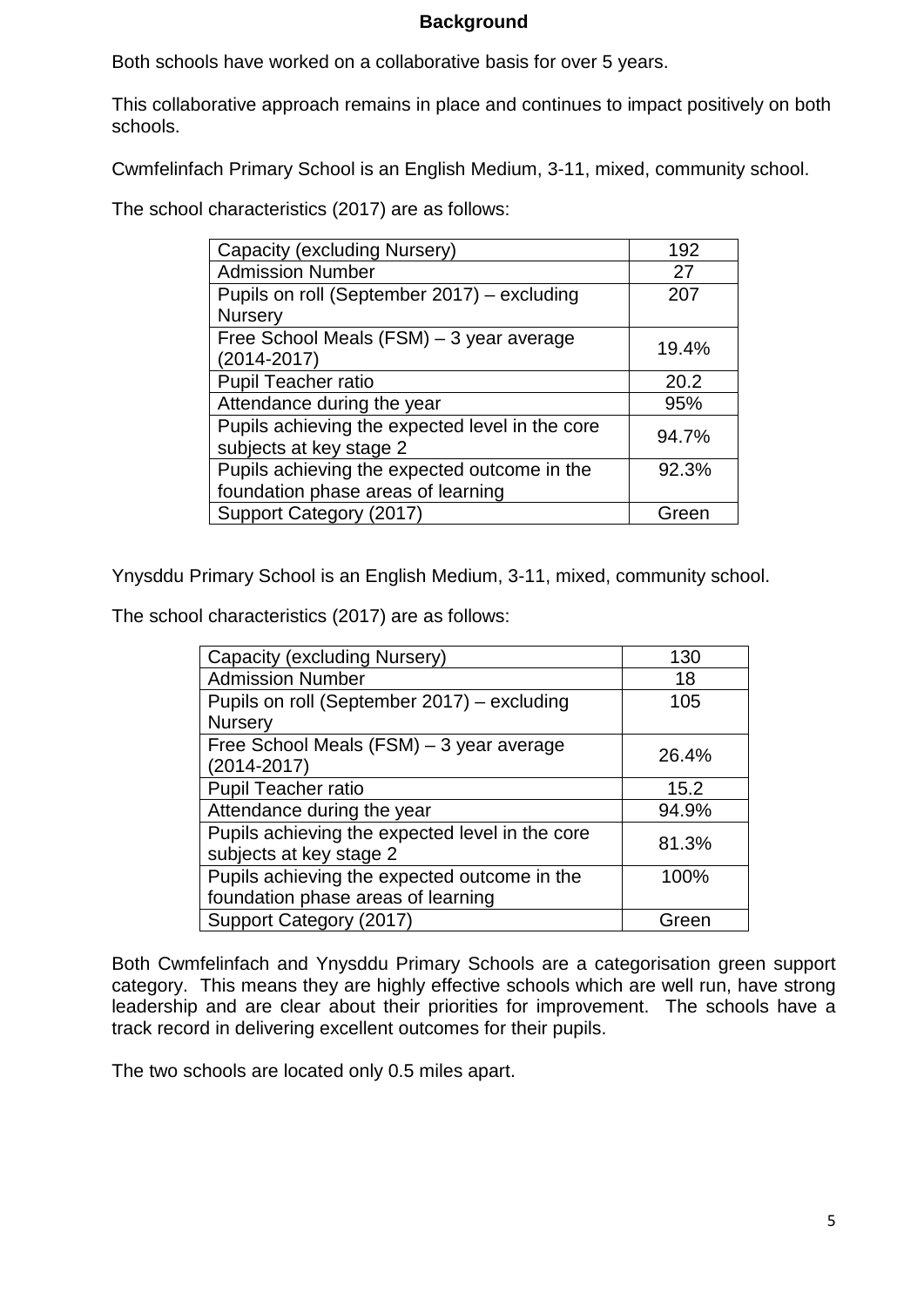By entering into a federation, the two schools can work together under shared leadership to utilise their strengths to improve standards across the federation and together address areas in need of improvement.

By federating under one governing body, the climate of trust, openness and willingness to work together that already exists can be further enhanced.

# **Collaboration**

The two schools serve the villages of Ynysddu, Cwmfelinfach, Morrisville and Wattsville.

Currently, the two schools work very closely together under the leadership of a 'joint' head teacher. Strategic planning is overseen by a shared senior management team, comprising of the Head teacher and the Deputy Head teacher from each school. This ensures that operational systems are robust and cater for the needs of both individual schools.

Staff Inset days are shared which provides both sets of staff with relevant continued professional development opportunities and reduces the overall cost to each school. Periodic joint staff meetings, monitoring, triad observations and moderation activities further support the raising of standards for all pupils across both schools.

Shared transport arrangements for such things as school trips and swimming, further reduce overall costs, which can then be passed on to parents.

Over the past years there have been numerous examples of 'best practice' that have been developed and then shared across the two schools, along with staff expertise that has enabled both schools to retain their 'Green' categorisation and undergo two very successful Estyn Inspections.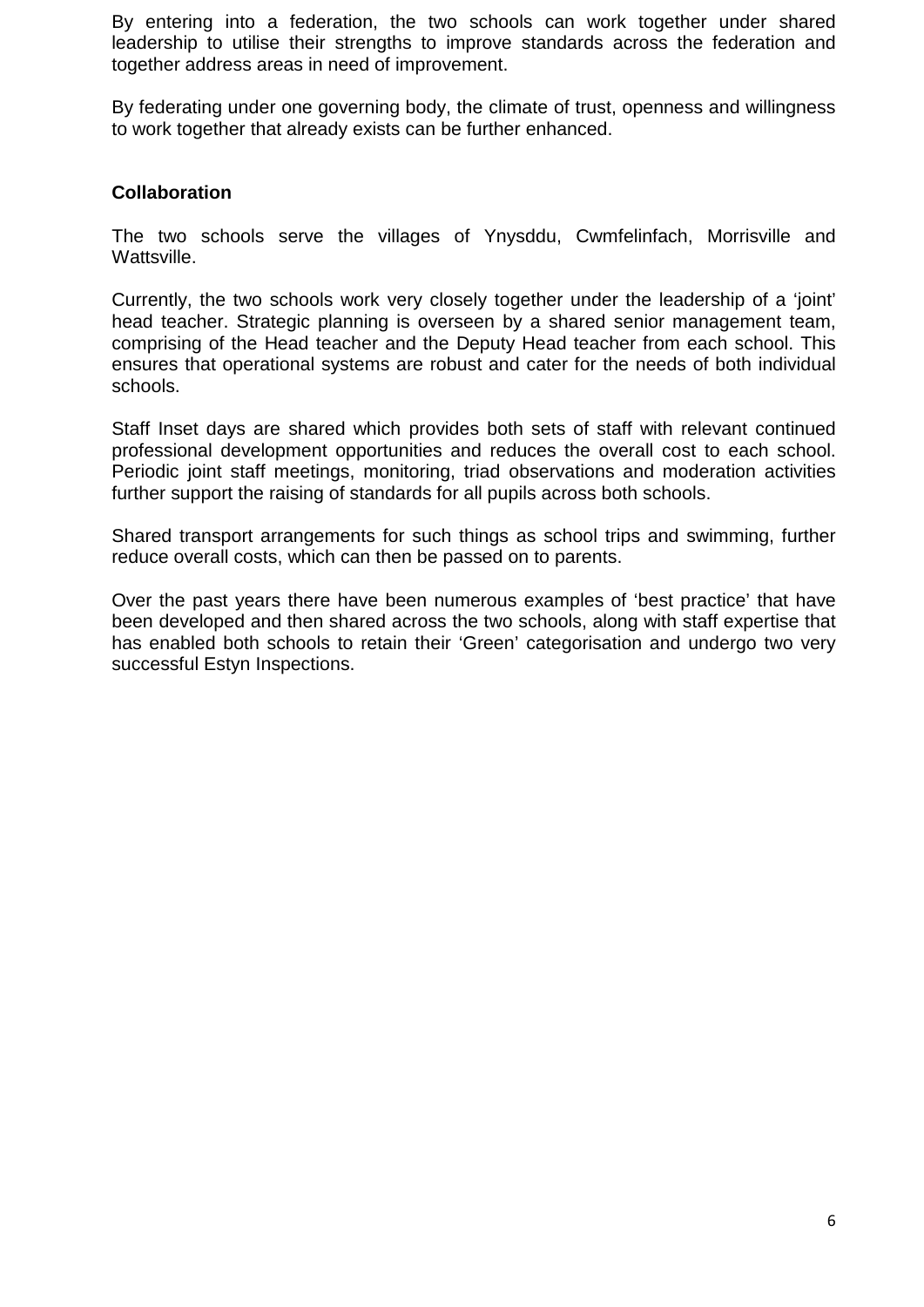# **Key facts:**

- There will be a single governing body with strategic oversight of both schools within the federation.
- Each school retains its name, category, budget, staff and remains in its community.
- Each school will have its own Estyn inspection, though increasingly these are coordinated to happen at the same time for all schools within the federation to minimise stress and disruption.
- The governing body of a federation can continue to use resources and staff across the federation to improve the educational outcomes for all pupils.
- An audit trail must be kept and separate accounts produced for each school in the federation.
- The Federated governing body cannot require existing staff to work across both schools, but they can negotiate with the school's staff unions over whether flexible contracts can be introduced.
- New staff can be appointed to work across schools in the federation.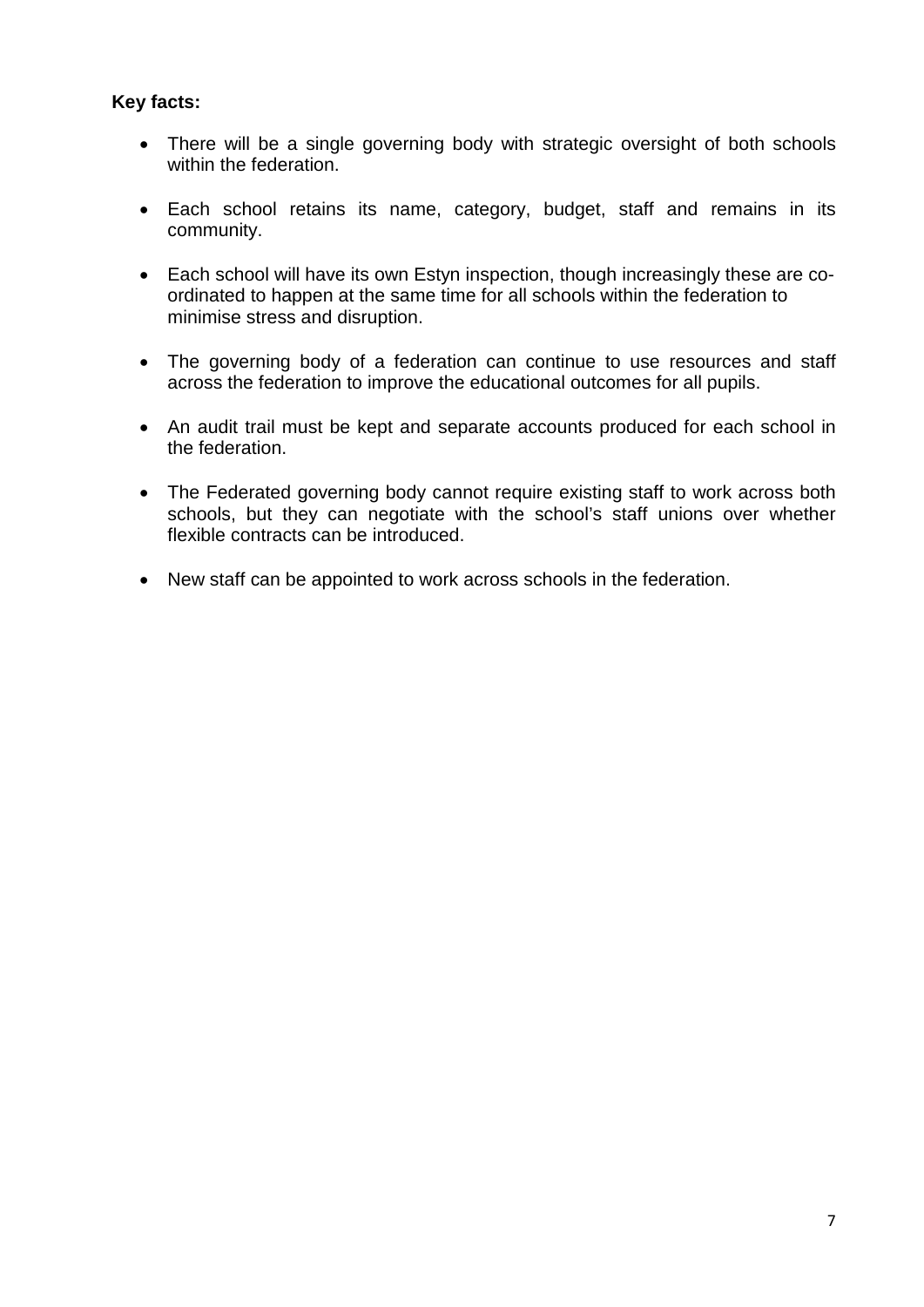# **Admission Arrangements**

The admission arrangements for each school will remain unchanged. The Local Authority is the admissions authority for each school. Parents will apply for a place for their child at the school of their choice, not at the Federation, as each school in the federation is a separate school. If the child is not given a place in the school they choose, a separate application will have to be made to attend a different school. This is the case even if the second school applied for is the other school in the federation.

|                             | Recommended |
|-----------------------------|-------------|
| LA appointed                |             |
|                             |             |
| Headteacher                 |             |
| Teacher                     | 2           |
| <b>Staff</b>                | 2           |
| <b>Parent Governor</b>      |             |
| <b>Community Governor</b>   |             |
| appointed by community      |             |
| appointed by governing body |             |
| ΤΩΤΔΙ                       |             |

# **Composition of the Governing Body:**

The recommended number is derived from the maximum in each category permitted within the regulations in relation to parent and community governors.

## **The benefits of federation:**

• Consistency of teaching and learning methodology, especially cross-phase.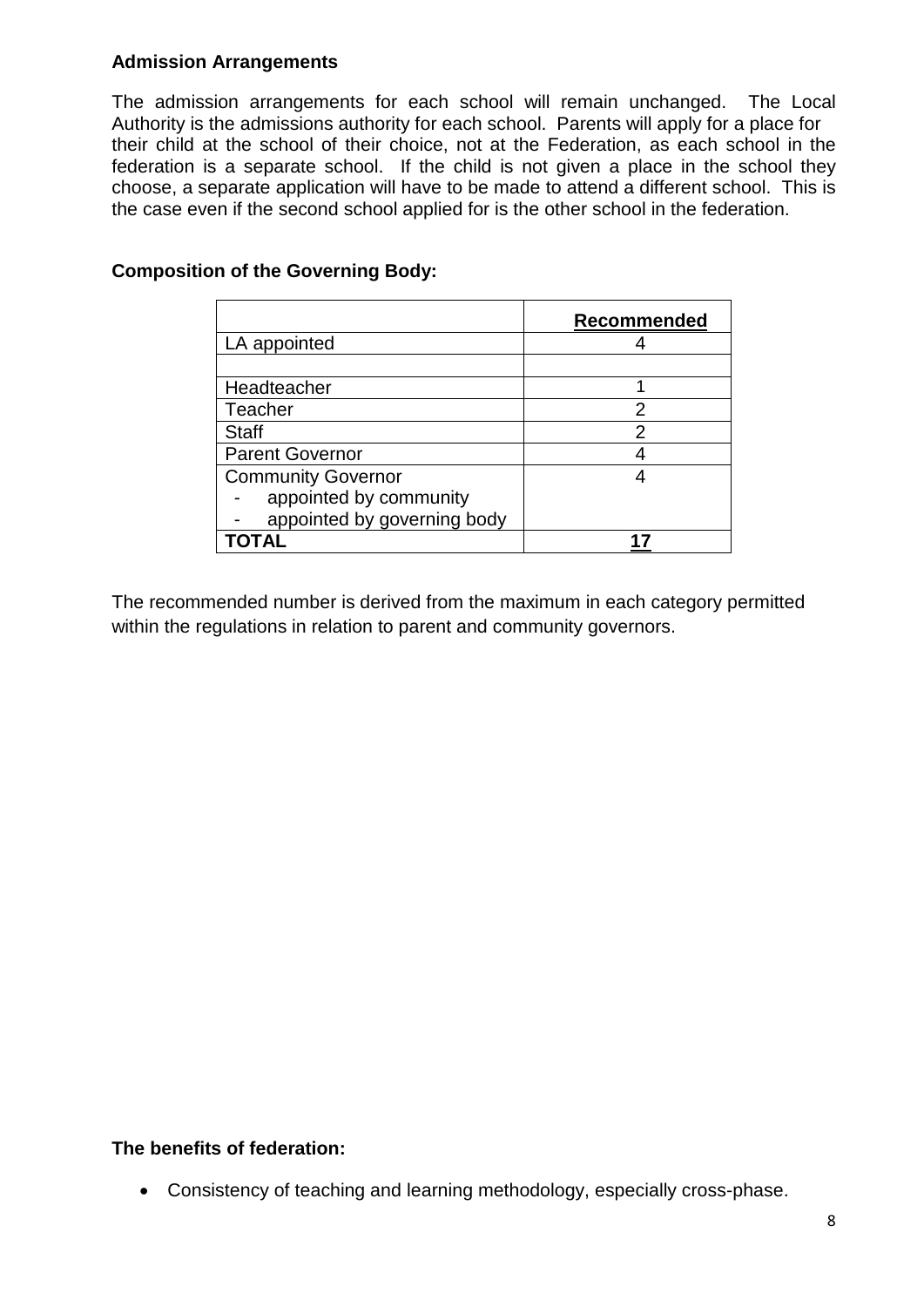- Reduced transitional dips in pupil performance.
- Streamlining of policies and structures.
- Sharing of good practice, preparation materials and resources.
- Enhanced opportunities for pupil activities.
- Enhanced opportunities for staff professional development.
- Increased opportunity for middle management development.
- Schools have options to choose a senior leadership structure to suit their circumstances leading to easier recruitment of staff and head teachers particularly if there have been difficulties.
- Opportunities for school leadership beyond a single school.
- Opportunities to maximise resources and professional expertise and achieve financial efficiencies from economies of scale.
- Promotes the broader welfare of students by offering potential for bringing together pastoral, health, careers, youth and other services to meet their allround needs.
- Support for schools in difficulty. Schools with strengths can contribute to the learning of others.
- Supports school improvement by enabling schools to draw on the resources of other schools to tackle problems, share expertise, raise expectations and address the needs of particular groups of pupils.
- Possible easier recruitment of governors with fewer governor vacancies.
- Small schools in particular can additionally benefit by: Developing networks for personal support. Sharing expertise and resources. Organising professional development. Arranging joint pupil activities

# **Keys to a successful federation**

- Building of trust between LAs, governors and school communities which is fundamental to the success of federations and must be fostered at every level of management.
- Commitment of time and resources from both schools involved.
- Shared vision and a common purpose of what needs to be done and how for improving attainment and achievement at all level.
- Shared identity between the schools e.g. geographical proximity and having common aims on curricular and non-curricular activities
- Clear leadership and management structures.
- Sufficient time for all parties to be at ease with the proposed changes.
- All to feel like equal partners.
- Sense of ownership of process by the schools.
- Good communication with parents and staff over the changes brought by federation.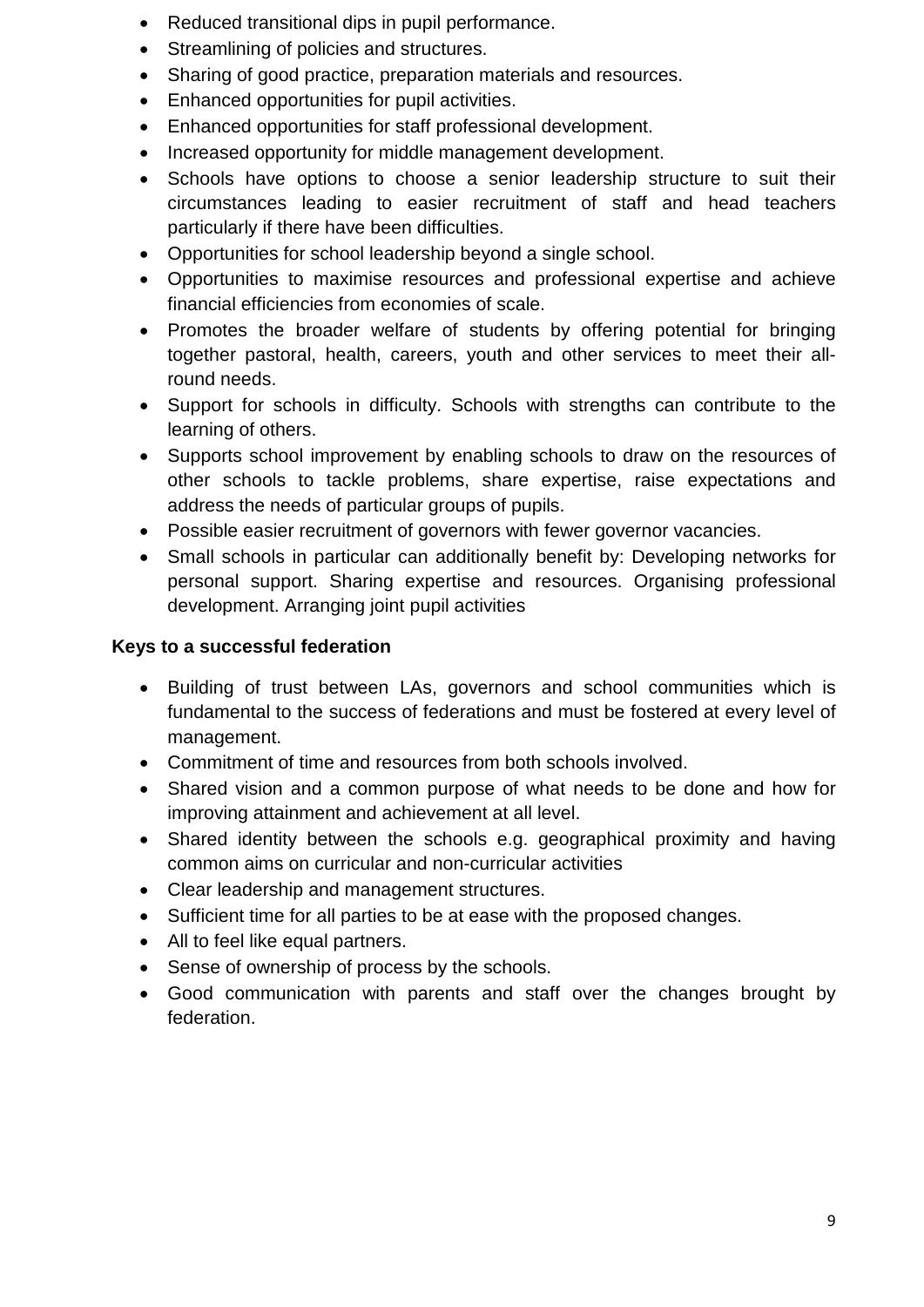# **Challenges of federation**

- Increased workload for governors during inception and first year.
- Initial concerns amongst governors, parents and staff time needed for federation to bed down.

However, the Governors have been working successfully on a collaborative basis for over 5 years.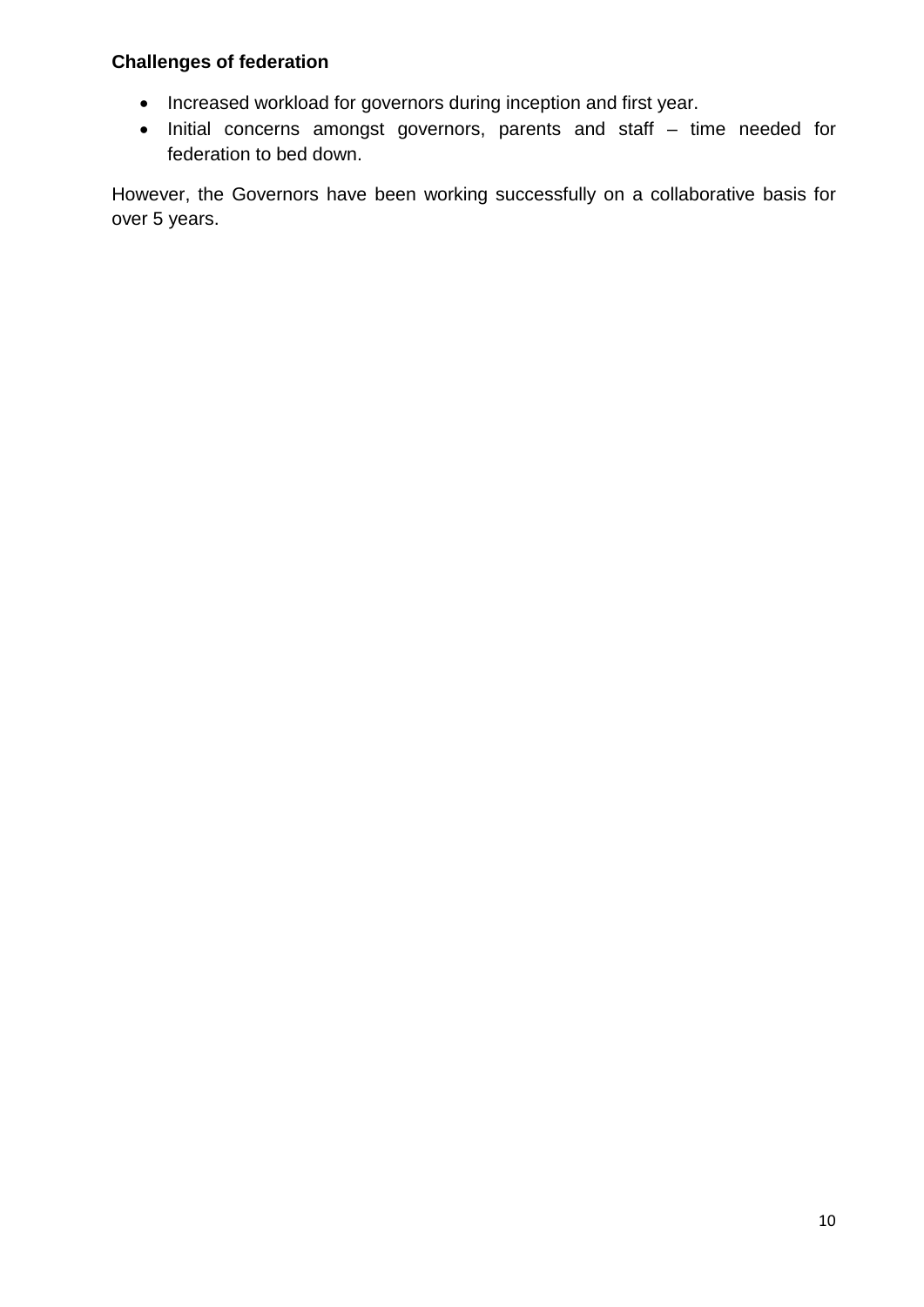#### **Federation (Wales) : A General Summary**

#### **Policy :**

The Welsh Government's policy objective is to promote collaboration between all parts of the education system to improve outcomes. School federation is a more formal way of extending collaboration and promoting closer working relationships.

#### **Legislation :**

The Federation of Maintained Schools (Wales) Regulations 2014.

#### **Summary :**

The federation of schools is a legal process which enables schools (between two and six) to work together through a formal structured process by sharing a governing body that will make decisions in the best interest of all the schools, staff and pupils in that federation.

The most important reason for considering federation must be the benefits such an arrangement would bring for children and young people in the federating schools by enhancing educational provision.

A federation can provide a foundation for sustainable long term development and improvement.

To be successful, federation needs to be based on a commitment to work as a group of schools and a willingness to do things differently for the added benefit of all pupils, their well-being and achievements.

One of the advantages of federation is that schools that federate remain in their communities and keep their individual identity. However the existing governing bodies will be dissolved and replaced by a new, single governing body which will have oversight of, and equal responsibility for, the work of all schools within the federation.

The membership of a governing body for a federation of schools is almost identical to the membership of an ordinary governing body with all stakeholders being represented although there is more flexibility in the proportions of representation of each category of governor. This means that a governing body of a federation can choose a constitution and membership which suits their particular circumstances as long as they have a minimum of 15 governors and no more than a maximum of 27 governors and adhere to the minimum and maximum numbers of governors set out in the regulations.

Schools in a federation will maintain their own delegated budget, name, character, school uniform and ethos, and will also be able to explore the advantages of sharing resources such as facilities, IT, staff etc.

A decision to federate by either schools or LAs will not override the need for a LA to intervene or act on school improvement or school organisation issues.

## **Appendix 2**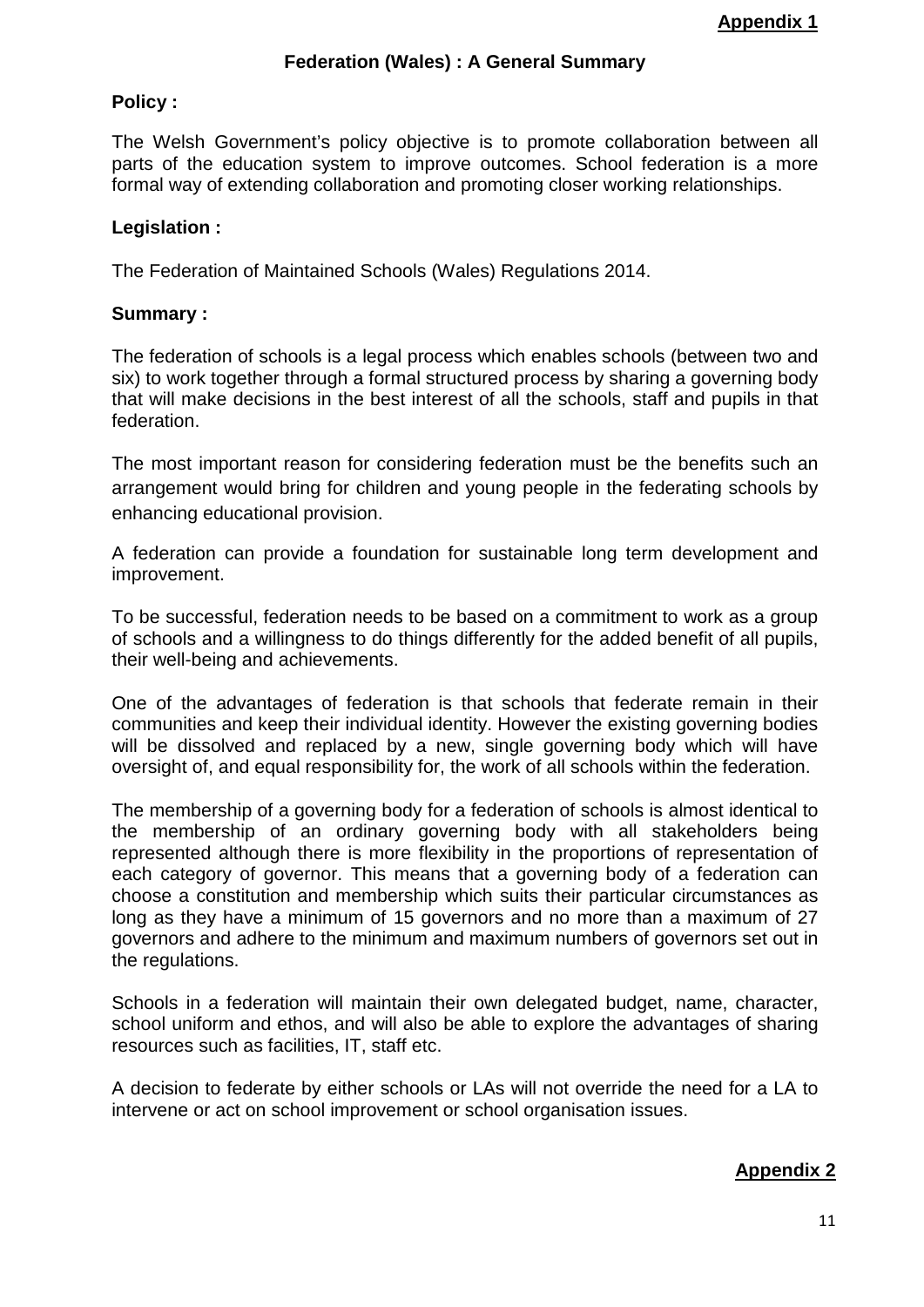# **Consultation Process**

It is a statutory requirement to seek the views of stakeholders on federation proposals, whether the federation has been proposed by the respective school governing bodies or the LA.

This document represents the responsibility under The Federation of maintained Schools (Wales) Regulation 2014 to consult with appropriate stakeholders.

The main purpose of this document is to provide information and to gather the views of identified stakeholders.

The governing bodies and local authority will seek the views of the following stakeholders:

- Pupils, staff, governors and parents/guardians of both schools
- Teaching and support staff associations

The consultation document will also be distributed to the following:

- Local ward members for each school.
- School Councils
- ESTYN
- Catholic Diocesan Board of Education
- Education for Life Scrutiny Committee
- Education Achievement Service

A copy of the proposal will also be published on the Council's website.

A copy of the proposal will also be available for inspection at all reasonable times at both schools in the proposed federation.

The comments received from the consultation process will be reported to the governing bodies and local authority for final determination.

The consultation period for this proposal will be 6 weeks from 22nd October 2018 to 10<sup>th</sup> December 2018.

During this period, you may express your views in writing to Cwmfelinfach Primary, Ynysddu Primary, or the local authority.

#### **Timeline**

The timeline for the proposed Federation is shown in the following diagram: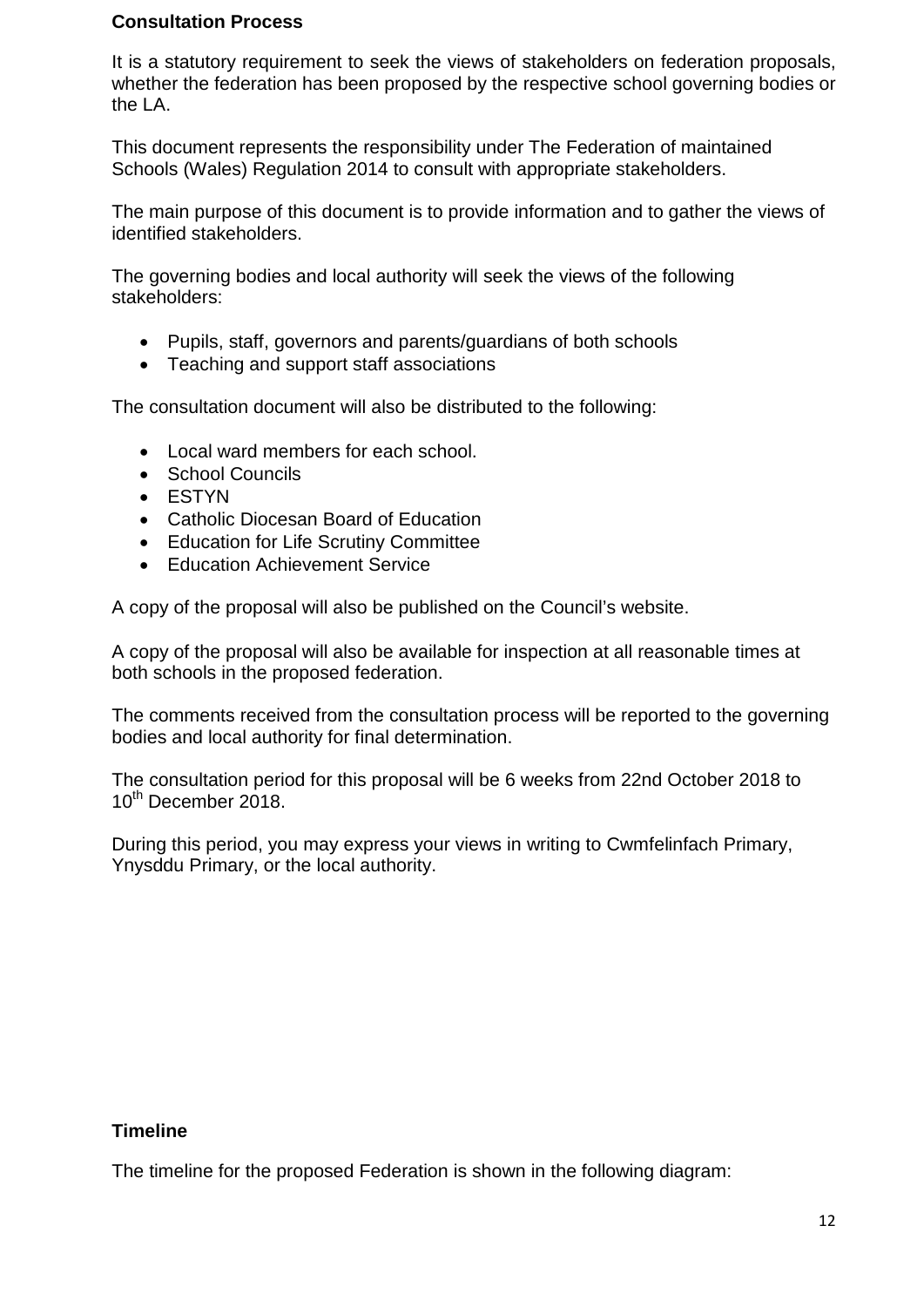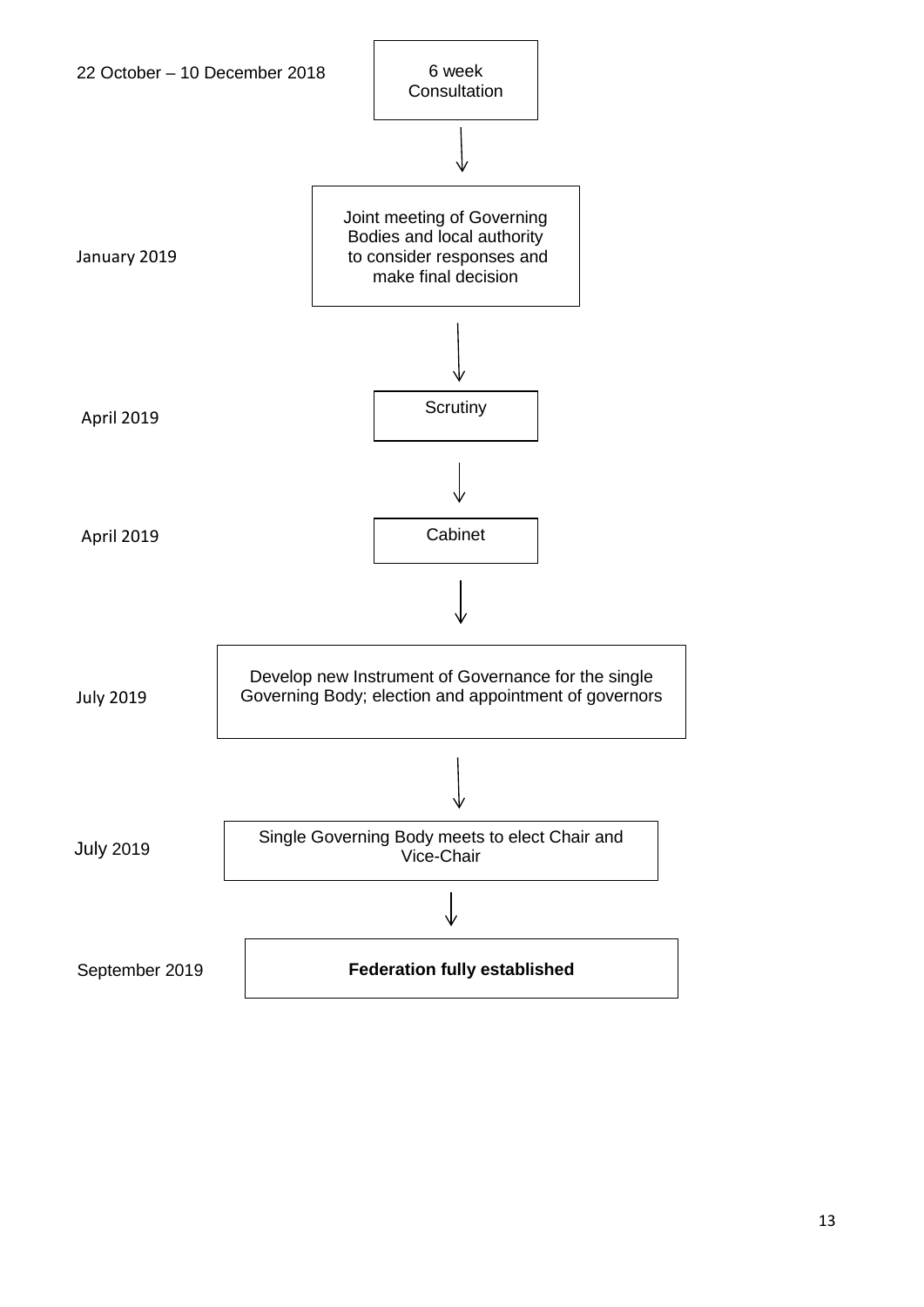# **Frequently Asked Questions around Federation relating to Welsh Government Guidance**

Q1. What is a Federation?

A federation is a legal governance structure where between two and six schools share a single governing body. The schools will retain their individuality, their own name, ethos, budget and school uniform but could share resources, facilities and good practice.

## Q2. Why should schools federate?

Working together through a single governing body structure enables schools to raise standards and maintain local education provision by sharing resources, staff, expertise, and facilities and sharing best practice. A single governing body also provides an effective and accountable mechanism for schools to pool resources, including staff and budgets, release capacity in the senior management team and gain economies of scale and efficiencies.

Q3. What are the benefits of federation?

Federation will allow schools to more easily:

- extend the breadth and quality of provision
- respond to pupils' wider needs
- facilitate the release of our strongest school leaders teachers and governors to assist poorer performing schools
- widen opportunities for staff professional development
- deliver greater value for money.

Q4. Why might small schools benefit from federation?

Federation can help small rural primary schools to remain sustainable within their communities. The shared governing body provides an effective and accountable mechanism for schools to pool resources and staff, gain economies of scale and efficiencies that enable them to remain viable. Smaller schools in more rural and isolated areas could also gain as federation could open up opportunities to share management, governing body responsibility and curriculum expertise. For small primary it would allow them to deliver an enriched primary education by for example, sharing a specialist language teacher or drama teacher.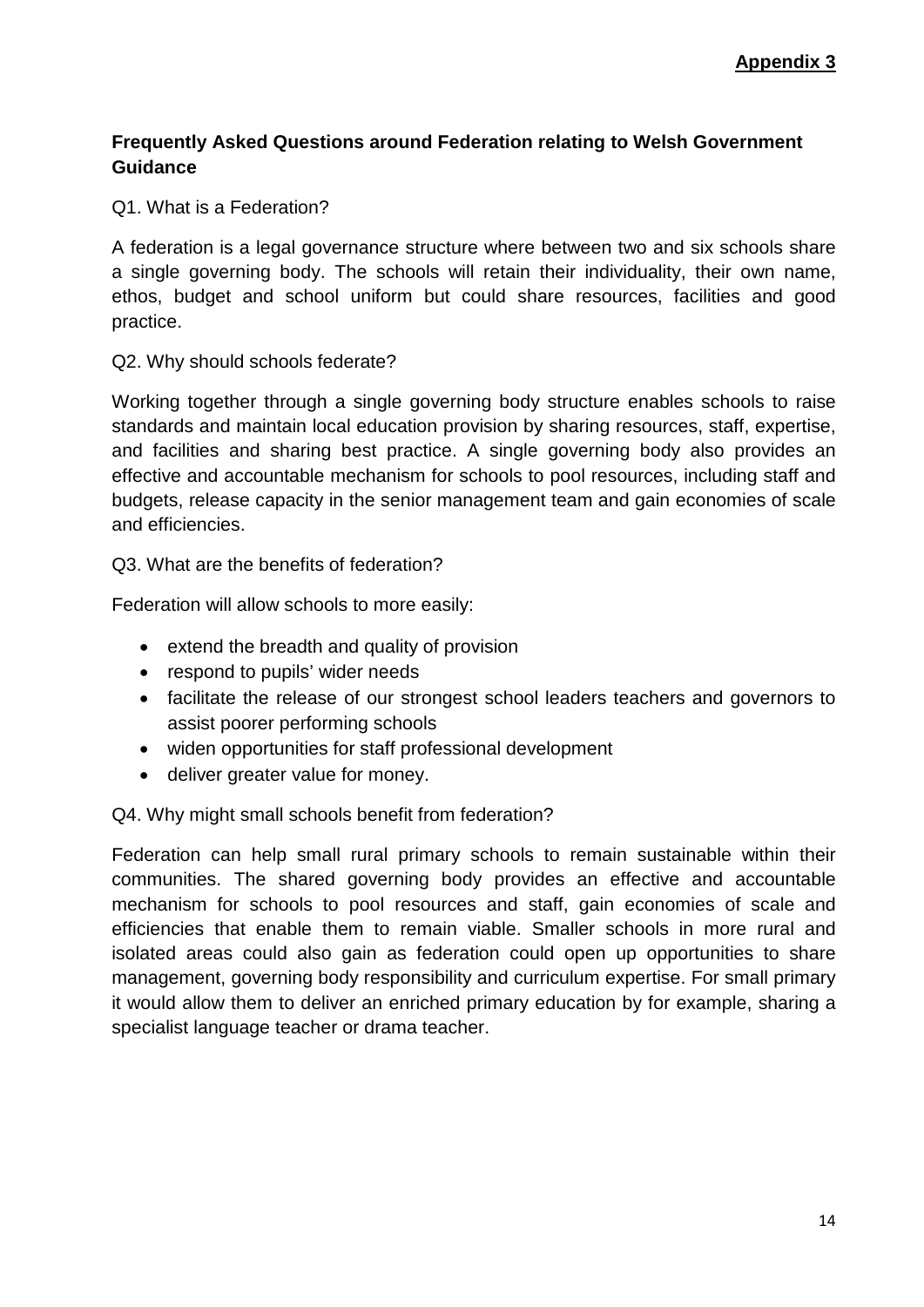#### Q5. What are the benefits and risks of Federation?

There are a number of benefits for schools from being within a federation including broader learning and social experiences for children leading to improvement in pupil performance. Schools will be able to share resources, best practice, facilities and expertise. There can be further emphasis on strategic leadership and management structures, and staff will have new opportunities to work together and reduce isolation. Duplication of effort can be avoided and there is an opportunity to promote better economies of scale.

Some of the risks include the potential organisational difficulties in providing a curriculum across a number of schools. Communication with parents and staff at different schools may present a challenge. Travel costs may be higher if staff and pupils move between schools to meet curriculum needs. There may also be relationship and trust issues for governors, head teachers and staff working across schools. The federated governing body should be aware of the potential risks and have strategies and actions to mitigate them.

# Q6. Will my school lose its identity within a Federation?

Schools within a federation will not lose their individual identity though they will share a single governing body. The schools retain their separate legal status and have their own budget allocations and will be subject to their own Estyn Inspection. The schools will also remain in their community and retain their own character, name, ethos and school uniform. Whilst each school receives and must account for its own separate budget, there is scope, through the single governing body, to use pooled budgets across the schools in the federation. Federation works on the basis that all schools have their own particular strengths and advantages, whether it is facilities, staff or resources.

## Q7. What are the Inspection arrangements for Federated Schools?

Estyn's document 'When will the next school inspection take place?' sets out guidance on inspecting federated schools. The Education (School Inspection) (Wales) Regulations 2006 require Estyn to inspect maintained schools every six years and produce an individual report for each school. This would also apply to schools in the federation. Estyn cannot move a school inspection to later than six years but may carry out inspections in a way that the schools in a federation are inspected in the same term, especially where the schools have the same Headteacher. Estyn would also consider requests from a governing body or LA to inspect schools in the same term. Estyn would also try to ensure that the inspection teams for the schools in a federation have overlapping membership.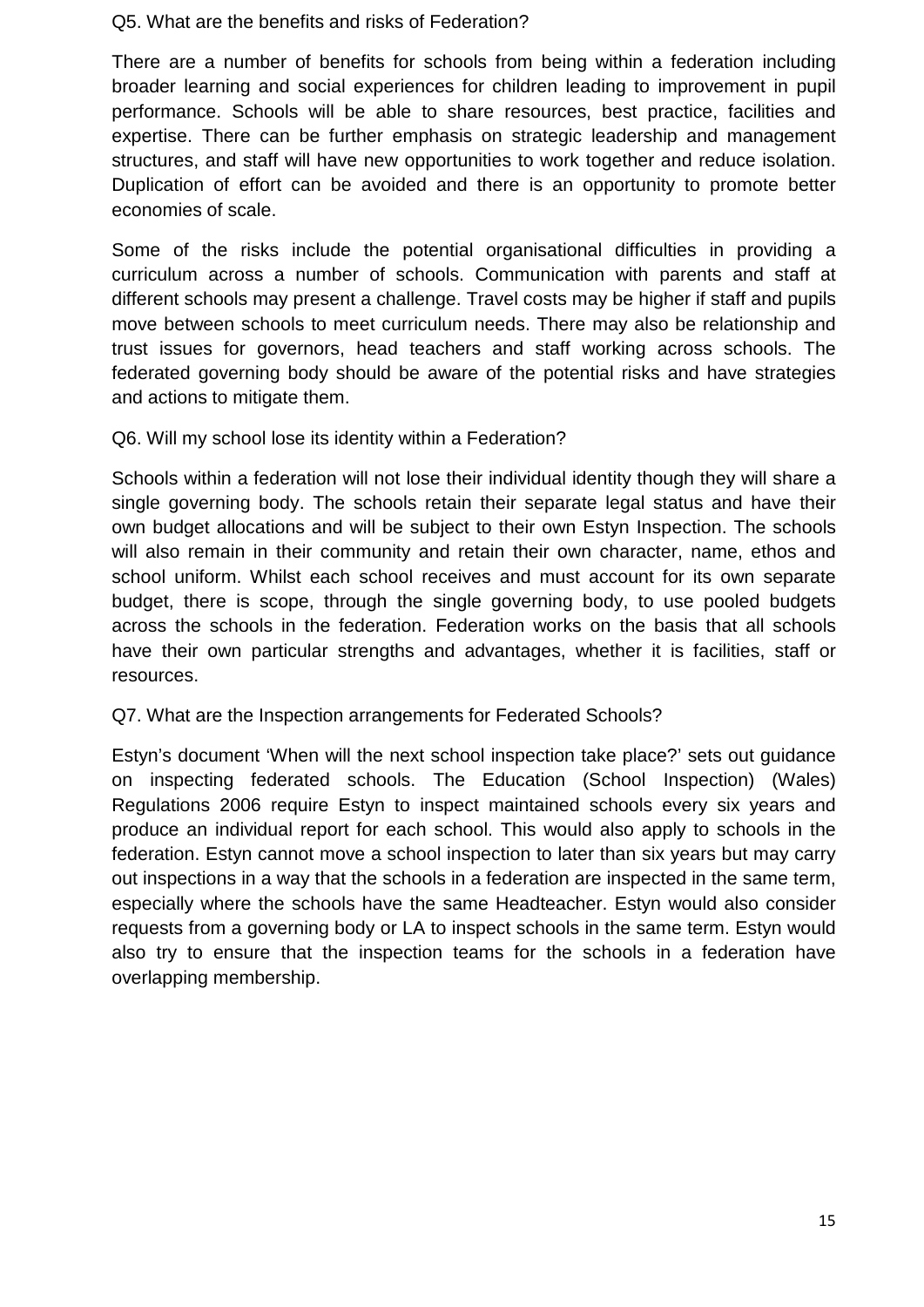Q8. What happens to staff within a federation? Will their Conditions of Service change?

In a federation, all staff would be employed on the same conditions of service as now and by the same employer. Whoever is the employer of staff will continue to be the employer under the contract of employment. For community, voluntary controlled, community special schools and maintained nursery schools, the LA is the employer under the contract of employment although the governing body of the federation retains responsibility for certain staffing functions i.e. staff grievance, capability, redundancy, staff disciplinary and dismissal matters and appointments. The governing body is the employer under the contract of employment for staff in voluntary aided and foundation schools.

Combined strategic and financial planning should mean that jobs can be better protected in any combined period of contraction and that specialist staff can be used to best effect, recognising that all support and teaching staff have specialist skills and knowledge. Staff would be able to learn from each other within a coherent approach to deliver professional learning communities that use data and the National Model to focus on school improvements that link to national priorities and their school development plans.

The governing body of a federation would also be able to appoint new staff to work within all schools in the federation. This could include the appointment of a single Headteacher with responsibility for all the schools in the federation, or the appointment of a Bursar or person with financial management skills and/or business management skills to oversee the non-teaching aspects of the federation business.

Q9. Can a federation have a single Headteacher with responsibility for all the schools in that federation?

Yes, if that is what the schools wish to have and this might be a viable option in a federation of small rural primary schools. Where this option is chosen for a larger federation of up to six schools, i.e. a secondary school and its feeder primary schools where each of those schools has a large number of pupils, governing bodies and local authorities should consider how this arrangement could be managed and any support structure a single Headteacher might require. For example, consideration could be given to implementing a management structure that addresses the individual needs of each of the schools whilst also supporting curriculum continuity across the federation. This could mean having staff in each school whose purpose is to focus on teaching and learning supplemented by a structure of posts that work across the federation, all of which would be managed by a single Headteacher.

Another option governing bodies and local authorities may consider is for the federating schools to retain head teachers in each of the schools instead of appointing a single Headteacher.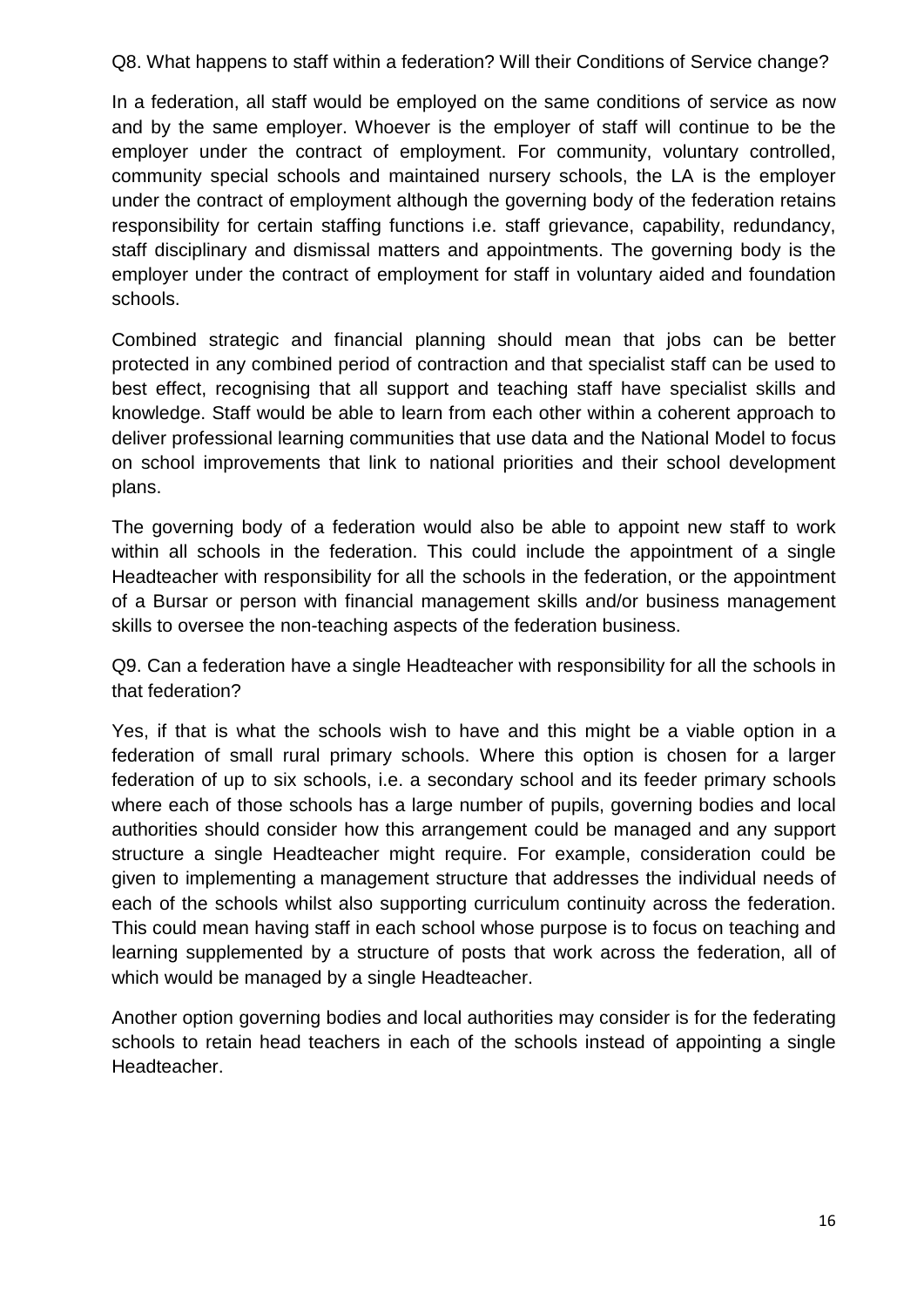From a day to day operational perspective schools may wish to adopt a third option which would be to appoint a head of the federation and retain a Headteacher in each of the schools. If this arrangement was agreed, from a governance perspective only, the overarching Headteacher in charge of the federation, if such an appointment is made, would be a member of the governing body. If no such appointment is made the head teachers of all the schools may be governors.

Q10. Would the 'Headteacher' with overall responsibility for the federation be responsible for managing head teachers of each school in the federation if that is the agreed structure?

The governing body may choose to appoint a single head of the federation with full responsibility for all of the schools in the federation and have only a senior teacher or deputy Headteacher in charge of each school. If the teacher in charge is not a qualified Headteacher carrying out the full range of statutory duties of a Headteacher, then the head of the federation would be responsible for the performance management of those staff. The governing body would be responsible for the performance management of the head of the federation.

# Q11. How should heads of federations be paid?

Following a recommendation from the School Teachers' Review Body (STRB) the Department for Education in England is currently updating the Teachers' Pay and Condition document to reflect interim payments for head teachers who take responsibility for more than one school.

Q12. Are parent governors elected by the parents from their school only or from parents across all schools in the federation?

The proposal for federation should state the number of parent governors from each school which in law is that every school must have at least one parent governor elected by the parents (or appointed by the governing body if no parent stands for election), at that school but no more than two parent governors per school. It is reasonable therefore that once a decision has been made as to how many parent governors each school would have, the parents of only that school should vote in the parent governor elections. If the decision is that a school should have two parent governors each, and no parents in a particular school stand for election or only one parent stands for election, the federated governing body may appoint parent governors in accordance with Schedule 2 of the 2014 Federation Regulations. This means that the governing body could appoint a parent of a registered pupil at the school; or the parent of a registered pupil from another school in the federation; or the parent of a child of compulsory school age (or under compulsory school age for a nursery school).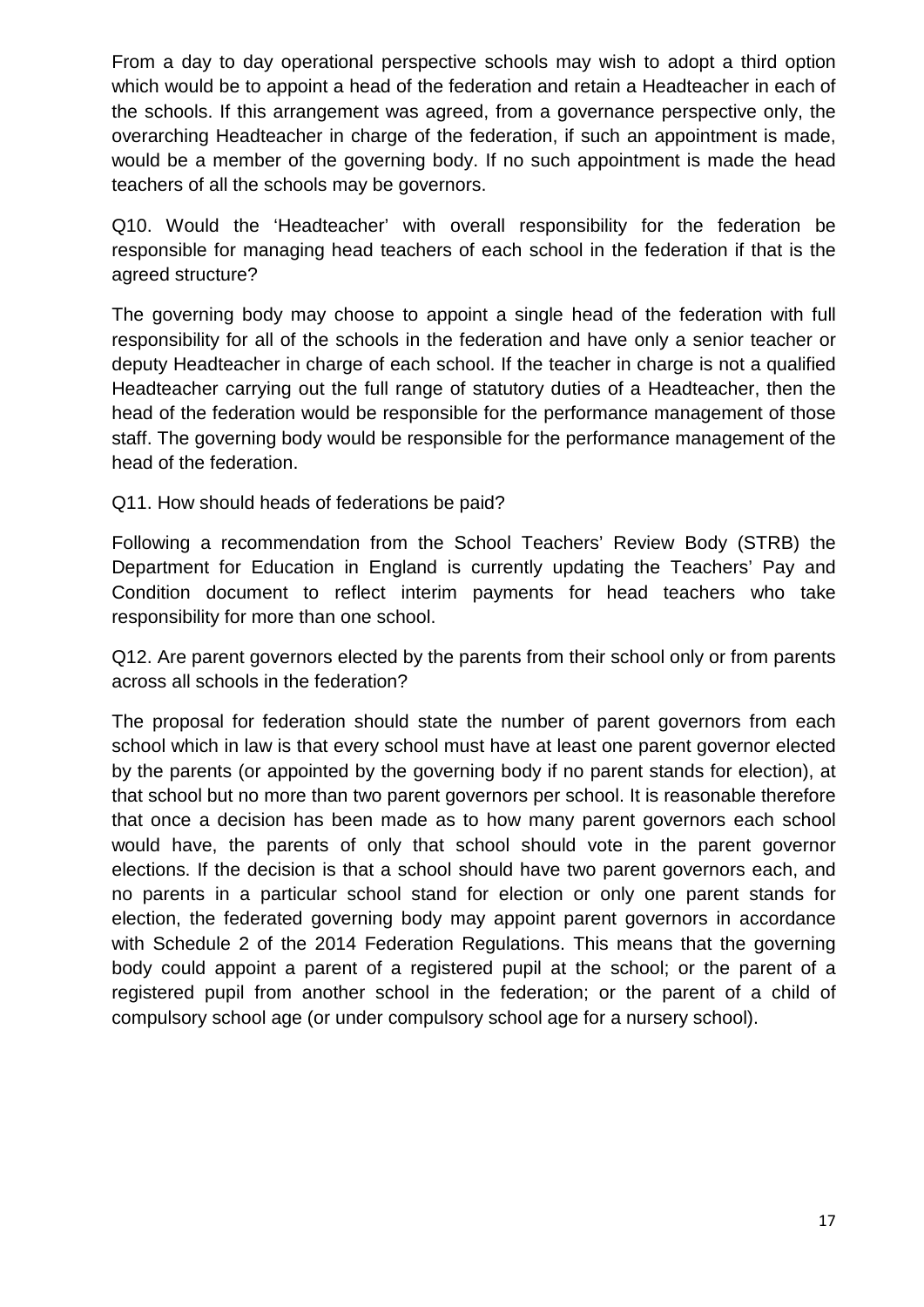Q13. Can a Federation be time-limited?

A federation should be seen as a long term commitment and not as a quick fix. The LA or respective governing bodies will have considered in depth the benefits and risks of establishing a federation in relation to the impact on children and young people's achievements. A federation would put in place strategic and operational plans to insure the sustainability and development of the schools. That will require medium to long term planning. Nonetheless, the 2014 Federation Regulations do allow individual schools to leave a federation and for a federation to be dissolved.

Q14. Should we be working collaboratively as a first step with schools we may be thinking of federating with?

If you work collaboratively with other schools it may help you to create trust between the schools and will enable you to foster a good working relationship which will make it easier for the schools to take the next step and federate. Federation will be successful where the staff and governors are committed to working together for the benefit of the school communities.

Q15. Can schools establish a joint governing body before formally federating?

No – the governing body of the federated schools comes into being on the date the federation comes into force which must be at least 125 days from the date the federation proposals are published (or 100 days if small schools are being federated). This means that the governing bodies of the schools that are federating will have to have held elections for the core governors i.e. parents, teacher and staff and the LA will have to have appointed their LA governors. On the date the federation comes into force the newly constituted single governing body can meet and appoint their community governors. The schools may however set up a joint working group or committee of governors to oversee the federation process if they wish.

Q16. Can we change the name of the school and or give all the schools in the federation the same name?

One of the key drivers and benefits for federation is that schools do not lose their individuality, name and identity and remain as separate establishments. The names of all the schools in the federation will appear on the new instrument of government as well as the name of the federation. The process for revising the instrument of government and changing details such as the names of the schools is set out in the Government of Maintained Schools (Wales) Regulations 2005. The LA and the governing body should reach an agreement on the proposed changes. If they cannot the final decision rests with the LA who will want to ensure that any changes are not misleading.

All schools in a federation must retain their individual reference number and budget and it could become quite complex and confusing if all the schools decided to change their name and adopt a single name when they have to account for separate budgets.

# **Response Form**